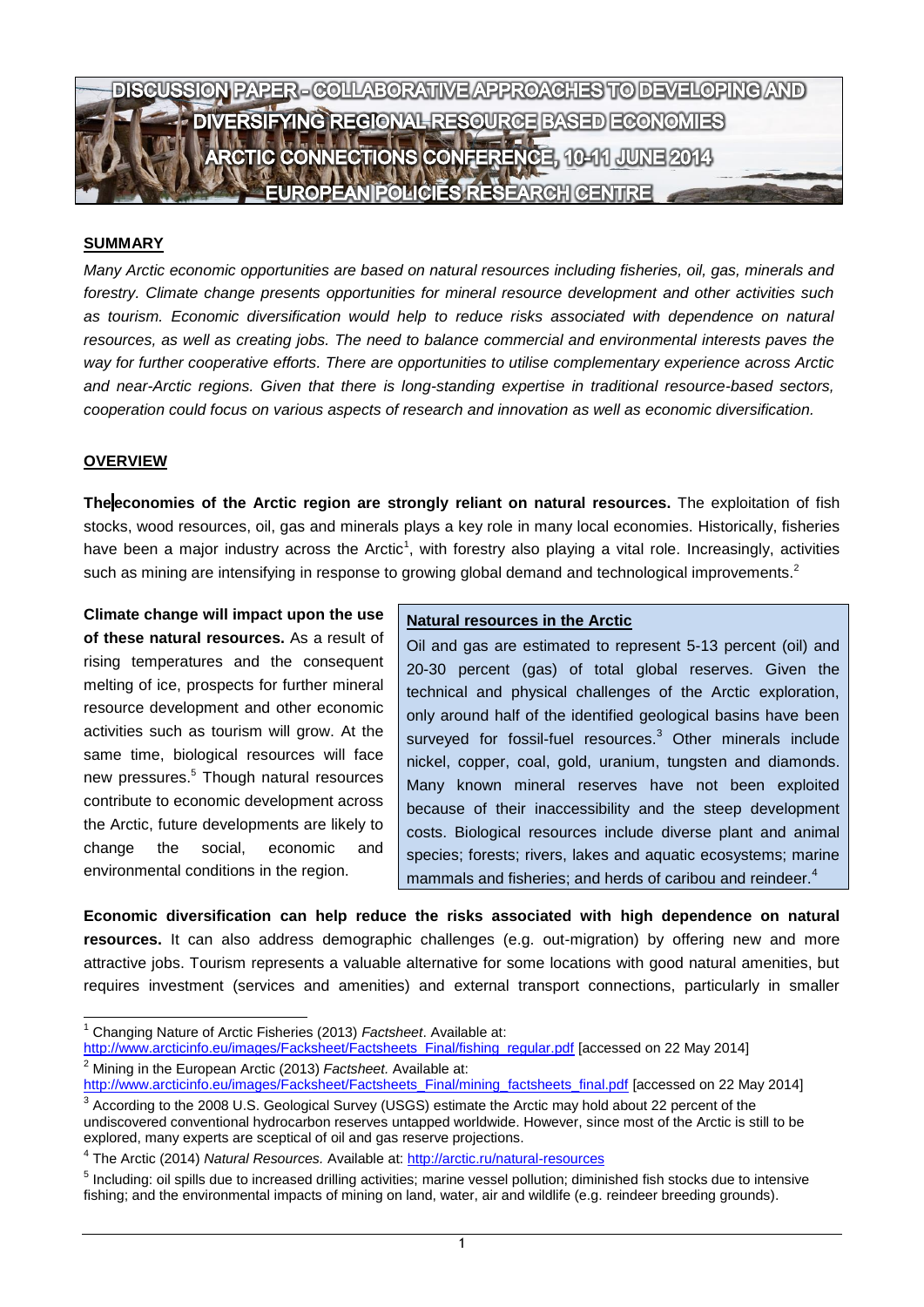settlements. Other alternatives include green branding (supporting eco-tourism), green mining technology, climate change research, Arctic and sub-Arctic products, and developing renewable energy sources.<sup>6</sup>

The territories in and near the Arctic compete for different natural resources and markets. However, **international cooperation has emerged as crucial to ensuring the sustainable use of such resources.**  There is an increasing interest in balancing the industrial use of these resources with environmental interests. Innovation and the development of new processes and technologies will play an important role in meeting current and future challenges such as changing demand, global competition and environmental protection.<sup>7</sup>

## **TERRITORIAL COOPERATION**

**European Territorial Cooperation programmes will continue to address natural resources as a thematic focus,** often in the context of broader environmental and energy priorities, and/or with crossover to other priorities (innovation, entrepreneurship) in the forthcoming 2014-2020 funding period:

- Arctic-relevant *INTERREG VB transnational programmes* with resource-relevant priorities and objectives (often alongside broader environmental and/or energy issues) include the Northern Periphery and Arctic, Baltic Sea Region, North Sea Region and North West Europe programmes.
- Arctic-relevant *INTERREG VA cross-border programmes* where resource-relevant issues are addressed (through Thematic Objective 6 on environment and sustainable use of resources) include the Nord, Botnia-Atlantica and Sverige-Norge programmes.

**European Territorial Cooperation projects already focus on multiple aspects of resource-relevant issues.** The INTERREG transnational Northern Periphery Programme (NPP) illustrates how different priorities (innovation, sustainable development) of the programme have supported a range of projects concerning natural resources, including: economically and environmentally sustainable fish farming;<sup>8</sup> natural food processing;<sup>9</sup> the development of regional woodland parks;<sup>10</sup> sustainable forest-based activities;<sup>11</sup> sustainable tourism based on natural resources;<sup>12</sup> and marine based employment opportunities.<sup>13</sup>

**Arctic programmes supported through the European Neighbourhood and Partnership Instrument (ENPI) have also targeted natural resources in the 2007-2013 funding period.** For example, in the ENPI Karelia programme the forestry sector is included as an important cornerstone of economic cooperation. The sustainable development of natural resources is also addressed in the ENPI Kolarctic programme.

**Non-EU led territorial cooperation initiatives are active taking a holistic approach to natural resourcebased development.** In the Arctic Council, one of the major areas of activity for the Sustainable Development Working Group (SDWG) is the holistic management of natural resources. Similarly, the Environment and Natural Resources Committee within the Nordic Council deals with issues concerning the exploitation of natural resources in the agriculture, fisheries and forestry sectors. The Committee also addresses energy policy in cooperation with the Business and Industry Committee.

 6 Adapted from OECD Territorial Reviews (2011) *NORA Region, The Faroe Islands, Greenland, Iceland and Coastal Norway*, OECD Publishing.

<sup>7</sup> *Ibid.*

<sup>&</sup>lt;sup>8</sup> For example, the NPP project APLIC:<http://www.northernperiphery.eu/en/projects/show/&tid=129>

<sup>&</sup>lt;sup>9</sup> For example, the NPP project Dear Food:<http://www.northernperiphery.eu/en/projects/show/&tid=41>

 $10$  For example, the NPP project Developing Regional Woodland Parks: <http://www.northernperiphery.eu/en/projects/show/&tid=35>

<sup>&</sup>lt;sup>11</sup> For example, the NPP project Northern-ToSIA:<http://www.northernperiphery.eu/en/projects/show/&tid=33>

<sup>&</sup>lt;sup>12</sup> The example, NPP project E-smart:<http://www.northernperiphery.eu/en/projects/show/&tid=40>

<sup>&</sup>lt;sup>13</sup> The example, NPP project MBEO:<http://www.northernperiphery.eu/en/projects/show/&tid=42>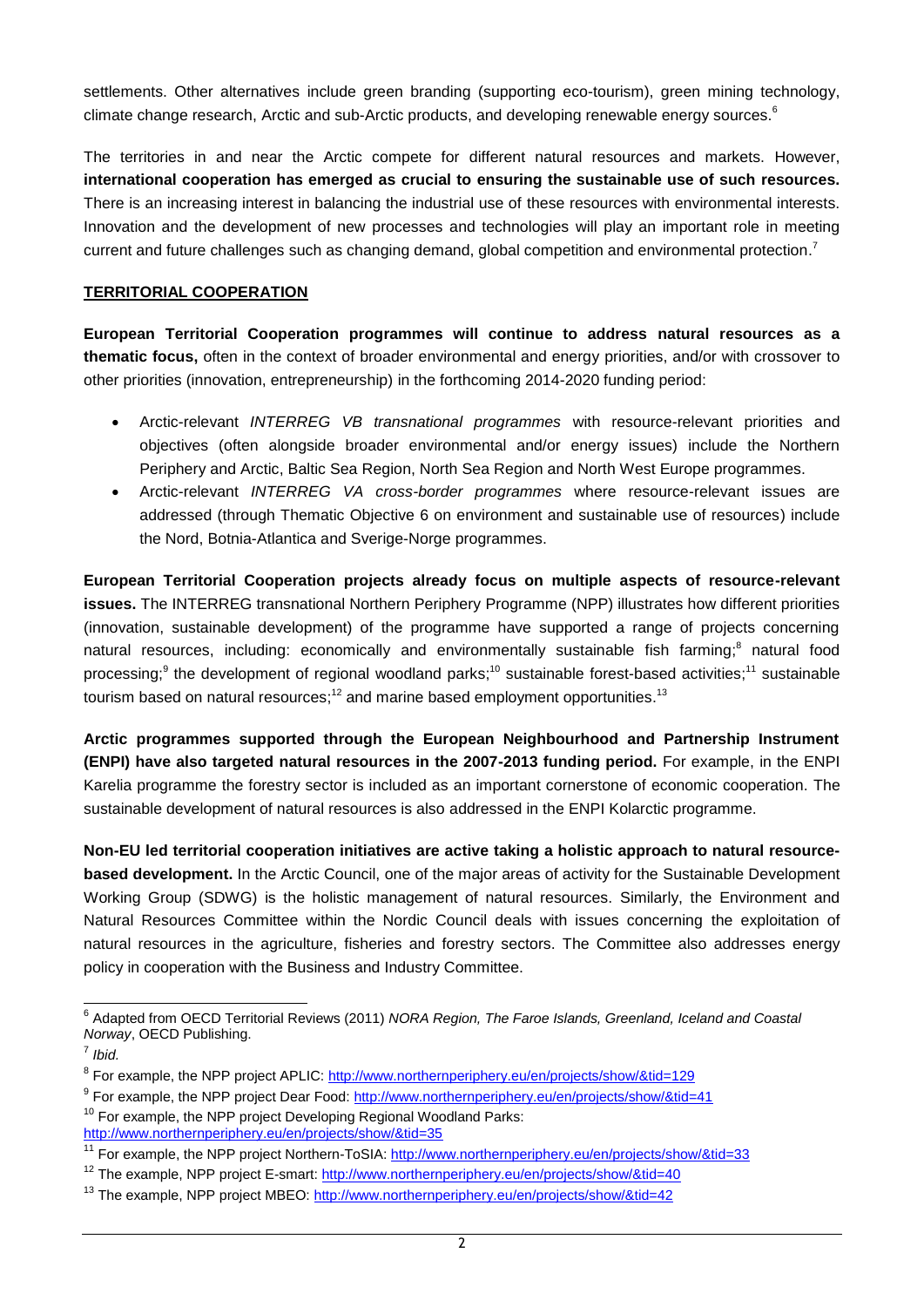**There are many other sector-specific cooperation initiatives in the Arctic**. For instance, much of the cooperation in sectors such as fisheries takes place within wider international arenas $14$  or on a bilateral basis. Bilateral cooperation in mining is also set to increase, with examples including cooperation between Norrbotten in Sweden and Lapland in Finland<sup>15</sup> or the 2007-2013 EU-Greenland Partnership, which included mineral resources as one of six areas of cooperation.<sup>16</sup>

### **Cooperation based on natural resources in the Barents**

In the Barents Euro Arctic Council (BEAC), the Barents Forest Sector Task Force (a sub-group of the Working Group on Economic Cooperation) aims to create necessary conditions for the development of forestry, environmental care, and woodbased industries through cooperation, mutual concrete actions, projects and programmes.

In the Barents Regional Council (BRC) the focus of the Barents 2010 strategy has been on sector programmes, which are strongly oriented towards the natural resource potentials covering: forestry, mining and minerals, oil and gas, tourism, east-west logistics, and education.

### **FUTURE POTENTIAL FOR COOPERATIVE ACTION**

**There is scope for more cooperation in the field of natural resources, building on distinctive and sometimes complementary expertise and experience**. This could offer opportunities for the transfer of best practice models and the pooling of expertise to build capacity, share knowledge, and develop tools to help communities address the economic, environmental and social dimensions of natural resource management.

**Given the long-standing expertise in traditional resource-based sectors, there may be scope to leverage resources for research through increased collaboration**, knowledge sharing and joint support for specific sector-related research and innovation (e.g. fishing and fish farming), including cooperation by the region's institutions in the provision of education and training. The uncertainties related to the future availability of natural resources and the effects of climate change could be specific areas of focus.

**Cooperation in the context of economic diversification could strengthen efforts to brand the region** to offer, for instance, joint tourism products and to undertake coordinated marketing activities. Joint training packages and methods for small tourism entrepreneurs are other potential areas for cooperation.<sup>17</sup>

### **Specific areas for future potential action include:**

Best practice models, capacity building, knowledge sharing, and the development of tools to address challenges and opportunities associated with natural resources.

Cooperation in research, innovation and education on resource-based sectors such as fisheries, forestry and mining.

Cooperation in R&D concerning the future availability of resources and the adaptation of key sectors to the effects of climate change.

Cooperation in the context of economic diversification, with a focus for instance on nature based tourism and research activities (eco-tourism, green mining technologies).

-

Examples of such organisations include: the Norwest Atlantic Fisheries Organisation (NAFO); the North East Atlantic Fisheries Commission (NEAFC); the North Atlantic Salmon Conservation Organisation (NASCO); the North Atlantic Marine Mammal Commission (NAMMCO); and the International Council for the Exploration of the Sea (ICES).

<sup>15</sup> Lapin Liitto (2012) *Lapin kansainvälisen toiminnan strategia 2015/2030*, Rovaniemi.

<sup>16</sup> Mining in the European Arctic (2013) *Factsheet*. Available at:

[http://www.arcticinfo.eu/images/Facksheet/Factsheets\\_Final/mining\\_factsheets\\_final.pdf](http://www.arcticinfo.eu/images/Facksheet/Factsheets_Final/mining_factsheets_final.pdf) [accessed 22 May 2014]

<sup>17</sup> OECD Territorial Reviews (2011) *op. cit.*